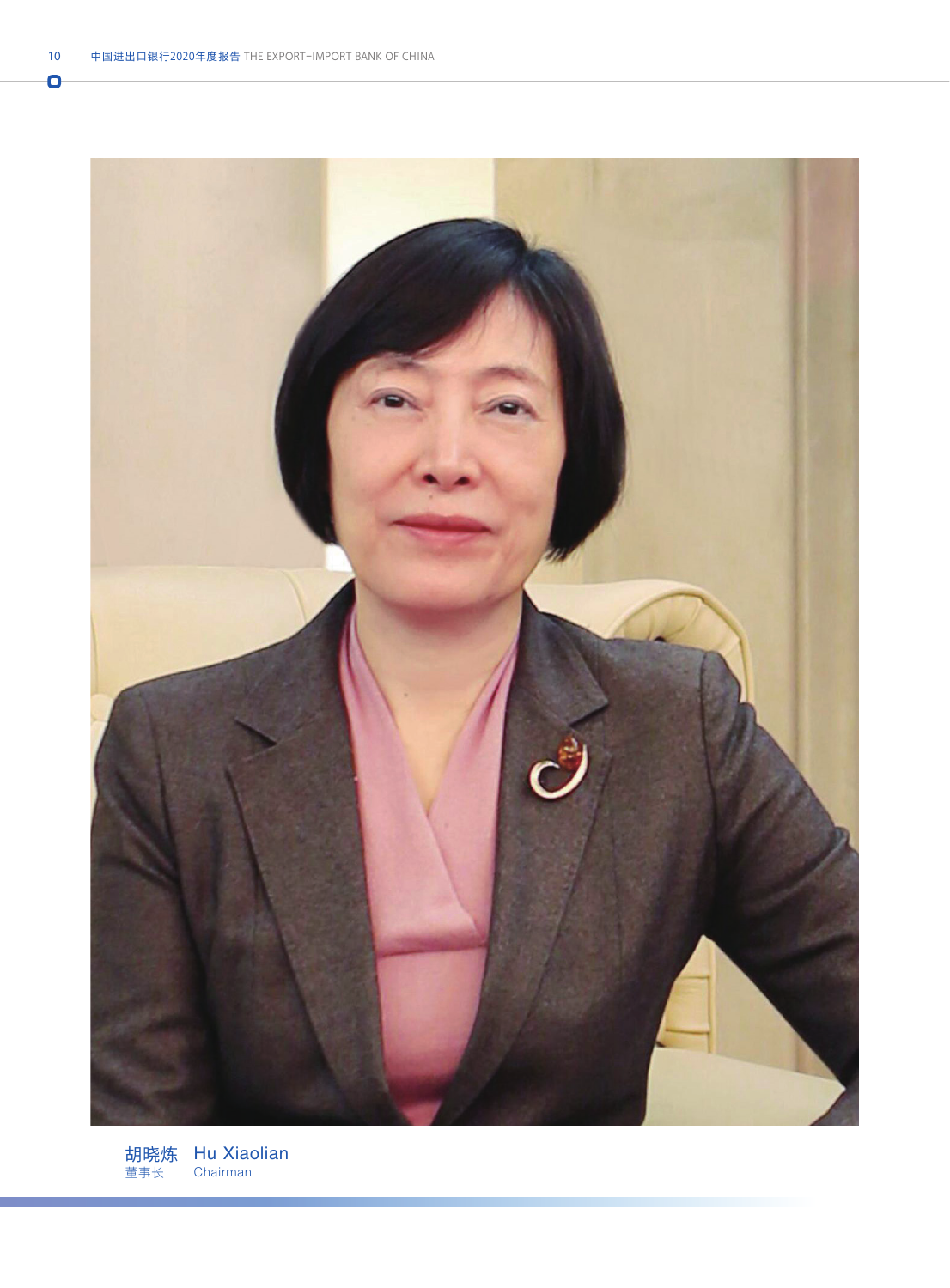n.

# **董事长致辞** MESSAGE FROM THE CHAIRMAN

2020年是"十三五"规划圆满收官的一年,也是进出口银行各项工作取得一系列新进 展、新突破的一年。面对错综复杂的国际形势和新冠肺炎疫情严重冲击,在党中央 国务院的坚强领导下,进出口银行坚决贯彻落实习近平总书记重要指示批示精神和 党中央国务院决策部署,坚持稳中求进工作总基调,坚持新发展理念,扎实做好"六 稳"工作,全面落实"六保"任务,充分发挥自身职能作用,为统筹疫情防控和经济 社会发展作出了积极贡献。

# 一年来,我们担当作为,抗击疫情支持复工复产。

第一时间成立应对疫情工作领导小组,落实好各项防控措施。及时出台阶段性、差异化信贷政策,通过合理放宽评级授 信准入要求、简化审批流程、安排专项资金等举措,满足疫情防控企业资金需求。坚决贯彻减费让利要求,以降息、减 免企业收费等方式减轻部分受疫情影响的中小微实体企业负担,向企业让利。

# 一年来,我们坚守定位,多措并举完成稳外贸任务。

把稳外贸作为年度工作重中之重,优化信贷资源配置,扩大服务面,积极对接进出口企业,超额完成外贸产业贷款新增 及投放任务。多方联动,搭建银政保合作平台,签署联合工作方案。设立专项纾困资金,稳企业保就业。积极参与进博 会,推出支持进口专项额度。聚焦重点外资项目,精准支持外资企业。

### 一年来,我们聚焦主业,充分发挥传统优势领域引领作用。

聚焦稳定产业链,围绕重要产业集群,精准支持制造业重点企业。密切跟进"一带一路"重大项目受疫情影响状况,加 强各方沟通协调,保障建设资金及时足额到位,一批重点项目取得关键进展。全面落实国家部署,稳妥有序做好二十国 集团缓债工作,多个国家从中受益。

### 一年来,我们凝心聚力,扛起脱贫攻坚和普惠金融责任。

心系定点扶贫地区人民,克服困难多方筹措,向帮扶县捐赠防疫物资。大幅增加扶贫资金投放,精心安排扶贫项目。在 我们的帮扶下,云阳县巩固脱贫成果,岷县成功脱贫,实现历史性跨越。严格执行中小微企业贷款阶段性延期还本付息 政策,设立外贸、制造业、扶贫等领域小微企业专项转贷款。加快小微企业直贷业务创新发展,多地实现试点落地。

### 一年来,我们全力以赴,扎实推进公司治理和风险处置水平提升。

持续推进现代金融企业建设,健全治理制度框架,深化各治理主体协同合作,形成良性互动。构建风险防控化解联动机 制,加大风险监测排查力度,推进重点项目风险化解,有效开展境外风险防控,强化内控合规管理。完善组织架构、创 新运营服务统筹机制,提升服务效率。积极推进IT蓝图建设,提升科技赋能水平。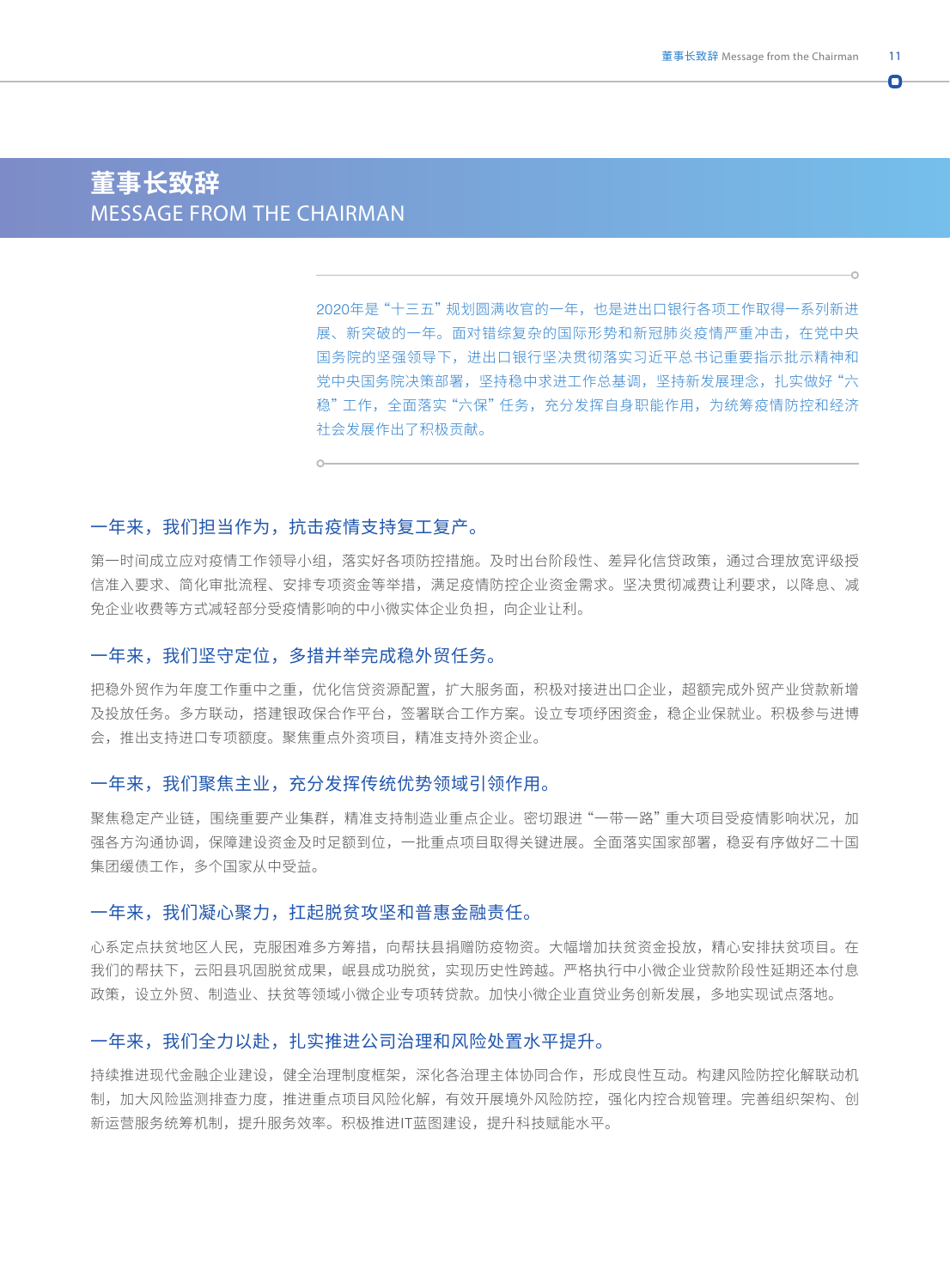### 一年来,我们强化引领,积极推动党建与业务发展深度融合。

牢牢把握政策性金融本质属性,尽职履责,全面贯彻好党中央决策部署,全行党员、全体员工众志成城、迎难而上,推 动各项业务逆势发展,充分体现党建工作凝心聚力、保障和促进发展的重要作用。在前所未有的挑战面前,全行不断坚 持加强作风建设、完善和强化监督、推进反腐机制建设 ;切实提高政治能力,打造忠诚、干净、担当的过硬干部人才 队伍。

成之惟艰,十分不易。在此,向所有关心支持进出口银行改革发展的各界朋友表示诚挚的谢意!

### 展望

2021年是"十四五"开局之年,在我国现代化建设进程中具有特殊重要性。进出口银行将一以贯之以习近平新时代中国 特色社会主义思想为指导,全面贯彻党的十九届五中全会和中央经济工作会议精神,坚持稳中求进工作总基调,立足新 发展阶段,贯彻新发展理念,构建新发展格局,以推动高质量发展为主题,以资源配置结构优化为主线,以改革创新为 根本动力,统筹资产增长、风险防控、效益提升,以党建为统领,在更好发挥政策性银行作用中实现高质量发展。

奋进新时代,开启新征程。面向"十四五"和2035年的发展新蓝图已擘画,全行上下将进一步解放思想、守正创新、勇 担使命、砥砺奋进,以高质量发展为"十四五"开好局、起好步,以优异成绩庆祝建党100周年。



中国进出口银行董事长

Ō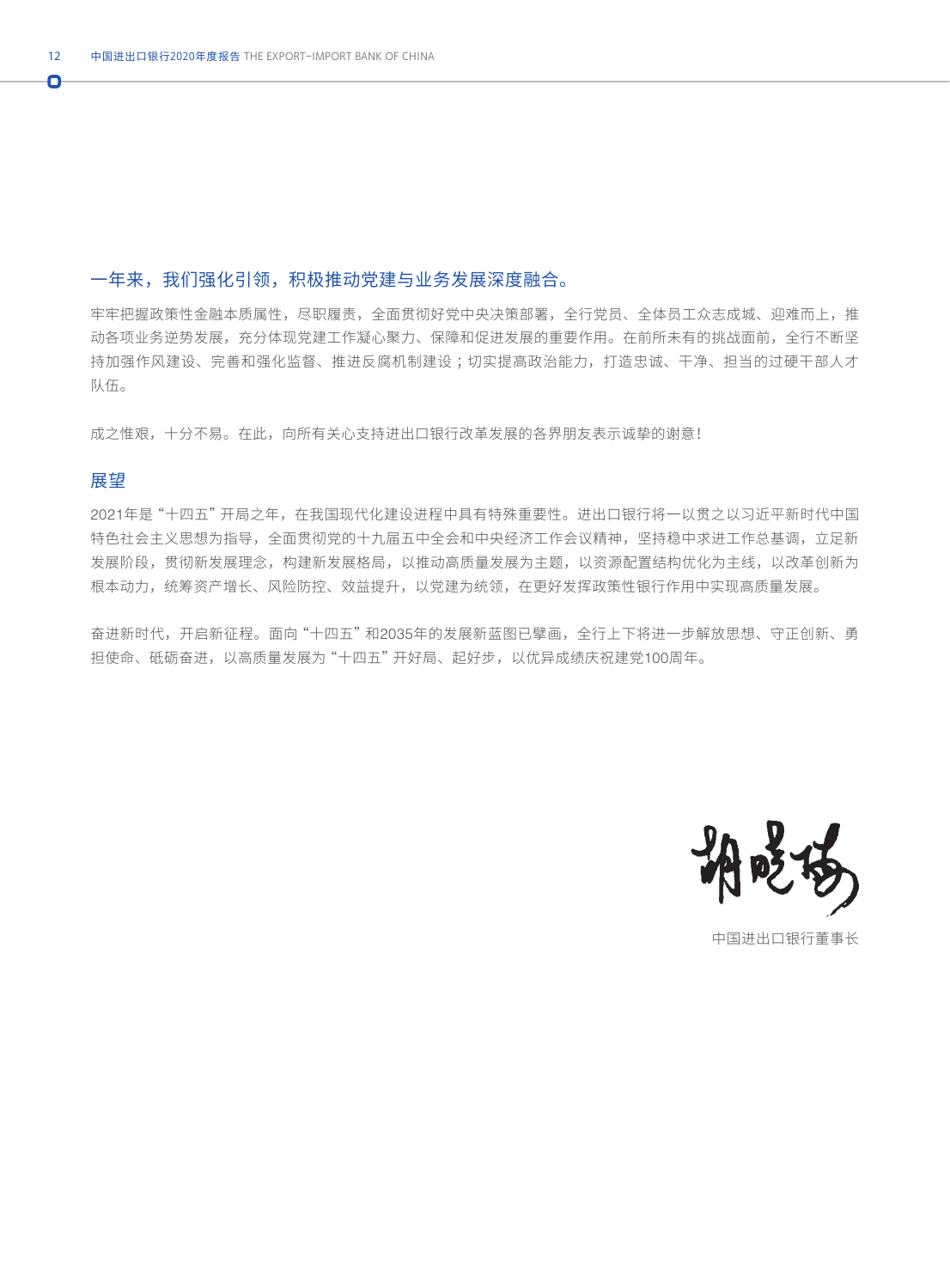n

The year 2020 witnessed the successful conclusion of China's 13th Five-Year Plan and new business expansion and breakthroughs made by the Export-Import Bank of China. Faced with a fluid international environment and the severe impact of COVID-19, we at the Bank, under the strong leadership of the Central Committee of the Communist Party of China (CPC) and the State Council, fully implemented the important instructions of General Secretary Xi Jinping and the major decisions made by the CPC Central Committee and the State Council, followed the overarching principle of making advances while ensuring stable performance and acted on the new development philosophy. We fully leveraged the Bank's role of boosting stable performance in key sectors, thus contributing our share to both COVID-19 control and China's economic and social development.

# We fulfilled our responsibilities to support COVID-19 response and the reopening of the economy.

We acted immediately to set up a leading group for pandemic control and implemented necessary response measures. We adopted time-bound and differentiated credit policies in a timely fashion. We also worked hard to meet the financing needs of enterprises engaged in pandemic control by taking appropriate steps to make credit more accessible to them, including adjusting credit rating criteria, simplifying credit review and approval procedures and providing special funds. We implemented in full the Chinese government's fee reduction and interest concession policy and alleviated the burden on a number of micro, small and medium-sized business entities hit hard by COVID-19 through interest cuts and fee reduction and exemption.

# We fully performed the Bank's functions and took multiple steps to ensure the stable performance of China's foreign trade.

Ensuring stable growth of China's foreign trade has remained our top priority. We improved credit allocation, expanded services, strengthened business ties with Chinese import and export companies, and surpassed the annual target of increasing and disbursing loans to foreign trade companies. Coordinated actions were taken to build the platform for cooperation among the Bank, relevant government departments and insurance companies and joint work plans were signed. We set up special relief funds to help enterprises stay afloat and secure jobs. We took an active part in the China International Import Expo and opened a special line of credit to encourage imports. We also provided targeted support to major foreign investment projects and foreign funded enterprises.

### We continued our main business operations and fully leveraged the Bank's leading role in business sectors where it has competitive strength.

We endeavored to stabilize industrial chains and major industrial clusters by providing targeted support to key manufacturing enterprises. We closely monitored major Belt and Road Initiative (BRI) projects affected by COVID-19, and maintained close contact and coordination with stakeholders concerned to make sure that funds needed for project construction were disbursed on time and in full. As a result, critical headway was made in a number of key BRI projects. We acted on the Chinese government's decision and implemented the G20 Debt Service Suspension Initiative, thus easing the debt burden of many developing countries.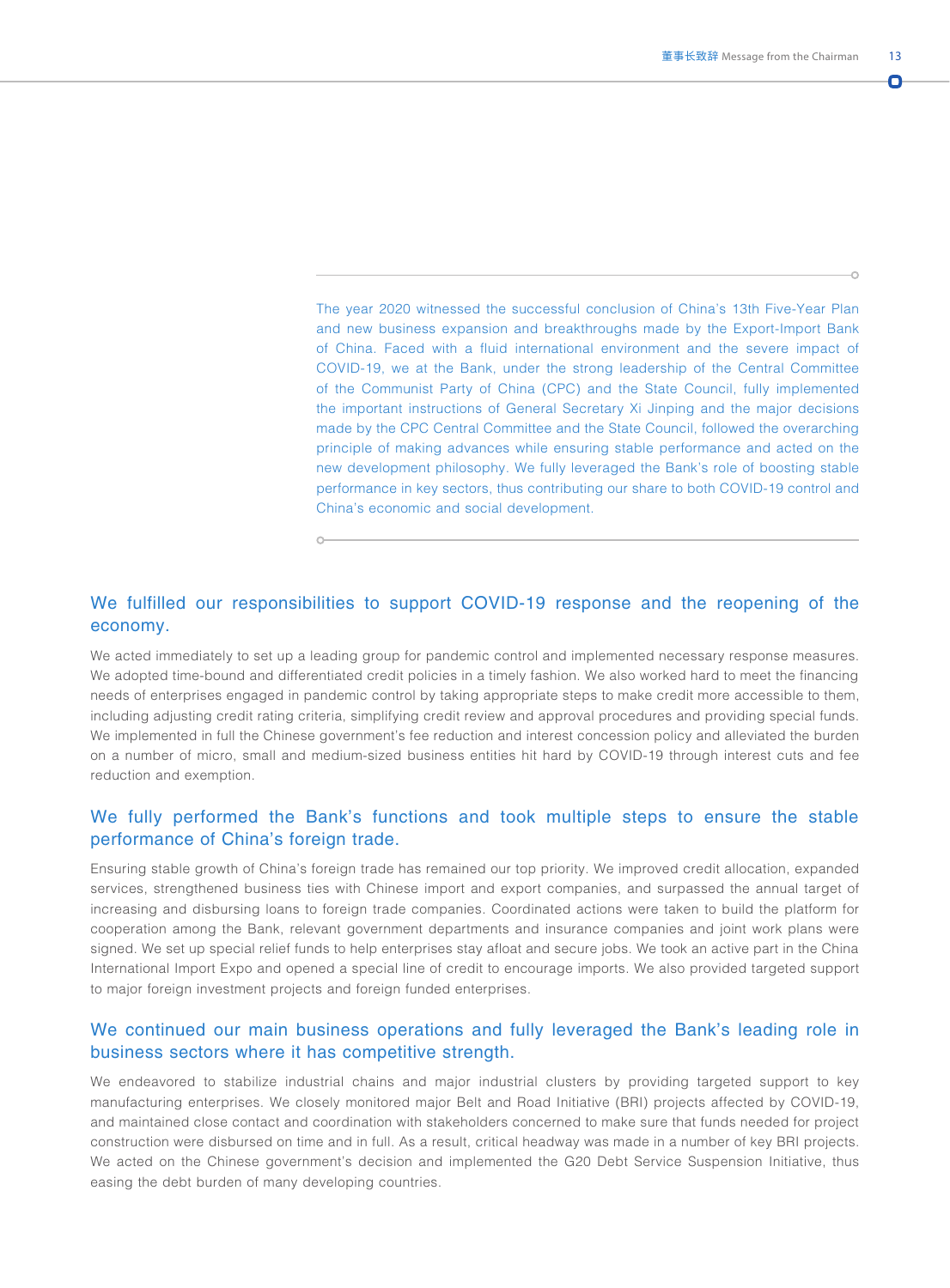n

#### We made concerted efforts to assist poverty reduction efforts and provide inclusive finance.

The livelihood of the people in the two counties receiving the Bank's paired-up assistance is always a key concern for us. We overcame difficulties and provided medical supplies raised through various sources to them in their fight against the pandemic. We also increased poverty-alleviation funds by a considerable margin and implemented poverty-alleviation programs. Thanks to our assistance, Yunyang County now remains poverty free and Minxian County has become poverty free and entered a new stage in its development. We strictly implemented the time-bound policy on postponing principal and interest repayment for micro, small, and medium-sized businesses. A special onlending facility was opened to support micro and small businesses engaged in foreign trade, manufacturing and poverty alleviation. We also sped up the provision of direct lending to micro and small enterprises and launched pilot projects in several provinces.

### We made major efforts to improve corporate governance and defuse risks.

We continued efforts to build the Bank into a modernized financial company and improve its institutional framework for corporate governance. We saw to it that all stakeholders involved in corporate governance form synergy through closer collaboration and coordination. By establishing a coordinated mechanism for forestalling and controlling risks, we reinforced risk monitoring and screening, mitigated risks in key projects, took effective measures to withstand overseas risks, and enhanced internal supervision and compliance management. We improved the Bank's organizational structure and provided more efficient services to clients. We boosted the IT blueprint development in an endeavor to empower the Bank with Fintech.

### We saw to it that efforts to strengthen the Party and business development go hand in hand.

We stayed true to the mission of policy-based finance and fully implemented the decisions made by the CPC Central Committee. All the CPC members and employees of the Bank rose to the occasion and ensured the Bank's business development against strong headwinds. In the face of challenges seldom seen before, we continued to improve work ethics, strengthen supervision and anti-corruption mechanisms. We strengthened the political commitment and professional integrity of bank staff to ensure that they are dedicated and competent.

The achievements we have made by overcoming great difficulties are truly remarkable. I would like to express my heartfelt thanks to all those who have given their understanding and strong support to the Bank as it pursues its reform and development endeavors.